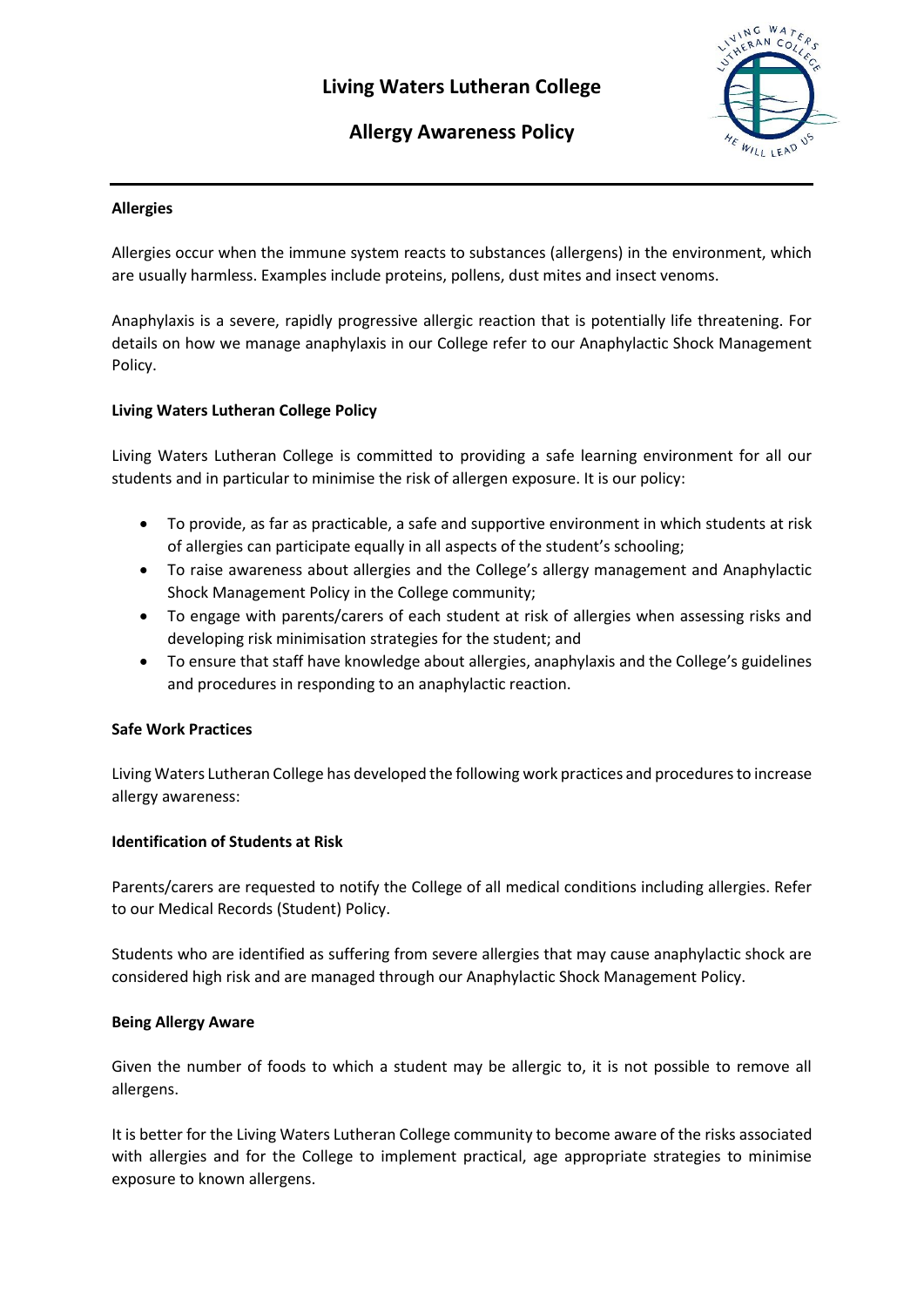At Living Waters Lutheran College, we do not promote that we either 'ban nuts' or are 'nut-free'. Promoting a College as 'nut-free' is not recommended for the following reasons:

- It is impractical to implement and enforce;
- There is no evidence of effectiveness;
- It does not encourage the development of strategies for avoidance in the wider College community; and
- It may encourage complacency about risk minimisation strategies (for teachers, students and parents/carers) if a food is banned.

We consider that being **'allergy aware'** is a more appropriate term.

Whilst we do not claim to be 'nut-free', minimising exposure to particular foods such as peanuts and tree nuts can reduce the level of risk. This can include removing nut spreads and products containing nuts from the College canteen, but does not include removing products that 'may contain traces' of peanuts or tree nuts.

We may also choose to request that parents/carers of classmates of a young student (K-7) do not include nut spreads in sandwiches or products containing nuts in their lunch box.

## **Raising Peer Awareness**

Peer support and understanding is important for the student at risk of allergies (in particular anaphylaxis).

Staff can raise awareness through fact sheets or posters displayed in hallways, canteens and classrooms or in class lessons.

- Class teachers can discuss the topic with students in class, with a few simple key messages:
- Always take food allergies seriously severe allergies are no joke;
- Don't share your food with friends who have food allergies or pressure them to eat food that they are allergic to;
- Not everyone has allergies discuss common symptoms;
- Wash your hands before and after eating;
- Know what your friends are allergic to;
- If a schoolmate becomes sick, get help immediately; and
- Be respectful of a schoolmate's medical kit.

It is important to be aware that some parents/carers may not wish their child's identity be disclosed to the wider College community, this may also apply to the student themselves. It is therefore recommended that this be discussed with the student and their parents/carers and written consent be obtained to display the student's name, photograph and relevant treatment details in staff areas, canteens and/or other common areas.

# **Bullying Prevention**

A student at risk of allergies can have an increased risk of bullying in the form of teasing, tricking a student into eating a particular food or threatening a student with the substance that they are allergic to, such as peanuts.

Living Waters Lutheran College seeks to address this issue through raising peer awareness so that the students involved in such behaviour are aware of the seriousness of allergic reactions.